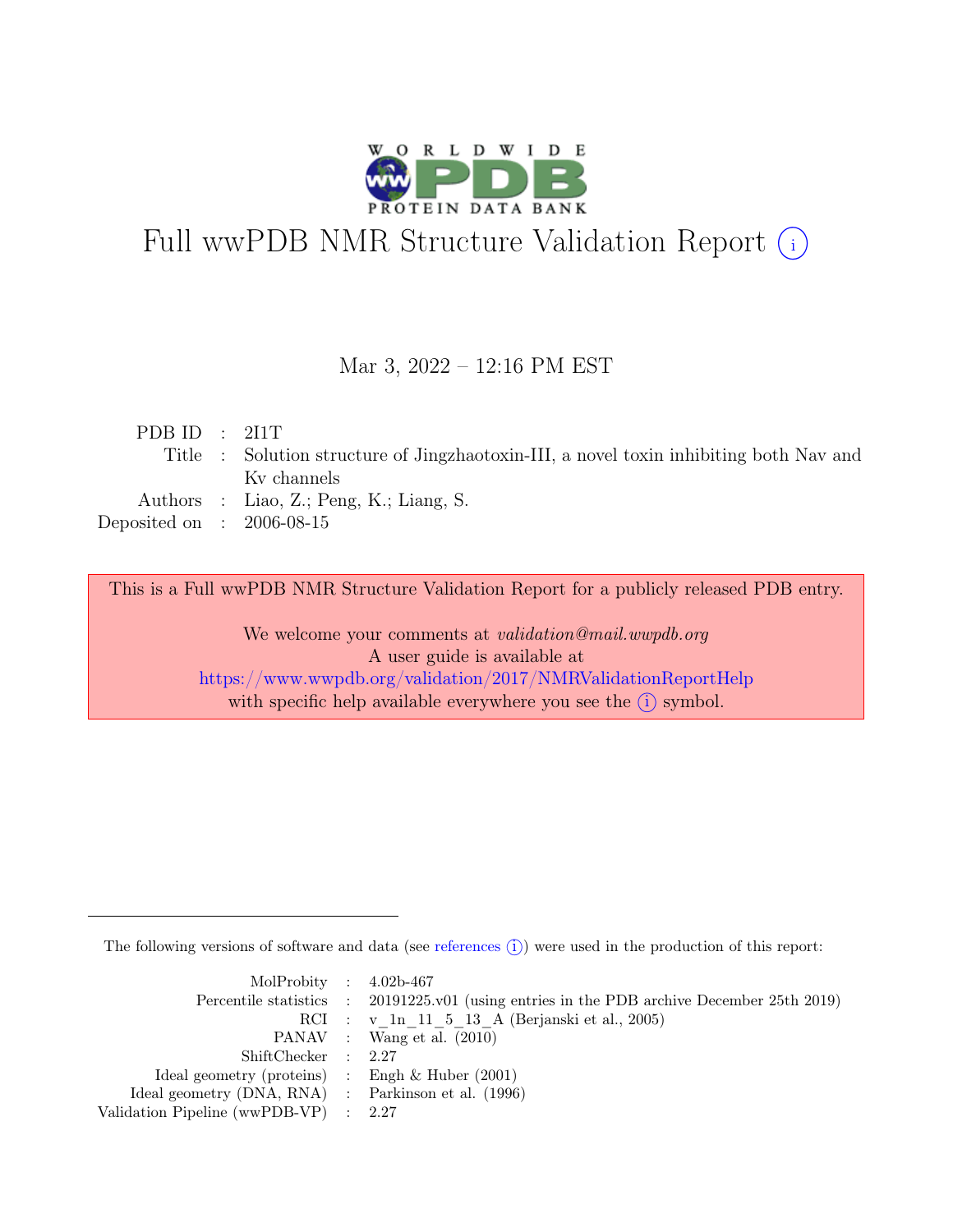## 1 Overall quality at a glance  $(i)$

The following experimental techniques were used to determine the structure: SOLUTION NMR

The overall completeness of chemical shifts assignment was not calculated.

Percentile scores (ranging between 0-100) for global validation metrics of the entry are shown in the following graphic. The table shows the number of entries on which the scores are based.



| 171671 1C             | $(\#Entries)$ | $(\#Entries)$ |
|-----------------------|---------------|---------------|
| Clashscore            | 158937        | 12864         |
| Ramachandran outliers | 154571        | 11451         |
| Sidechain outliers    | 154315        |               |
|                       |               |               |

The table below summarises the geometric issues observed across the polymeric chains and their fit to the experimental data. The red, orange, yellow and green segments indicate the fraction of residues that contain outliers for  $>=$  3, 2, 1 and 0 types of geometric quality criteria. A cyan segment indicates the fraction of residues that are not part of the well-defined cores, and a grey segment represents the fraction of residues that are not modelled. The numeric value for each fraction is indicated below the corresponding segment, with a dot representing fractions  $\langle=5\%$ 

| Mol | Chain | ' Length |     | Quality of chain |    |     |
|-----|-------|----------|-----|------------------|----|-----|
|     |       | $\Omega$ |     |                  |    |     |
|     |       | 50       | 36% | 42%              | 6% | 17% |

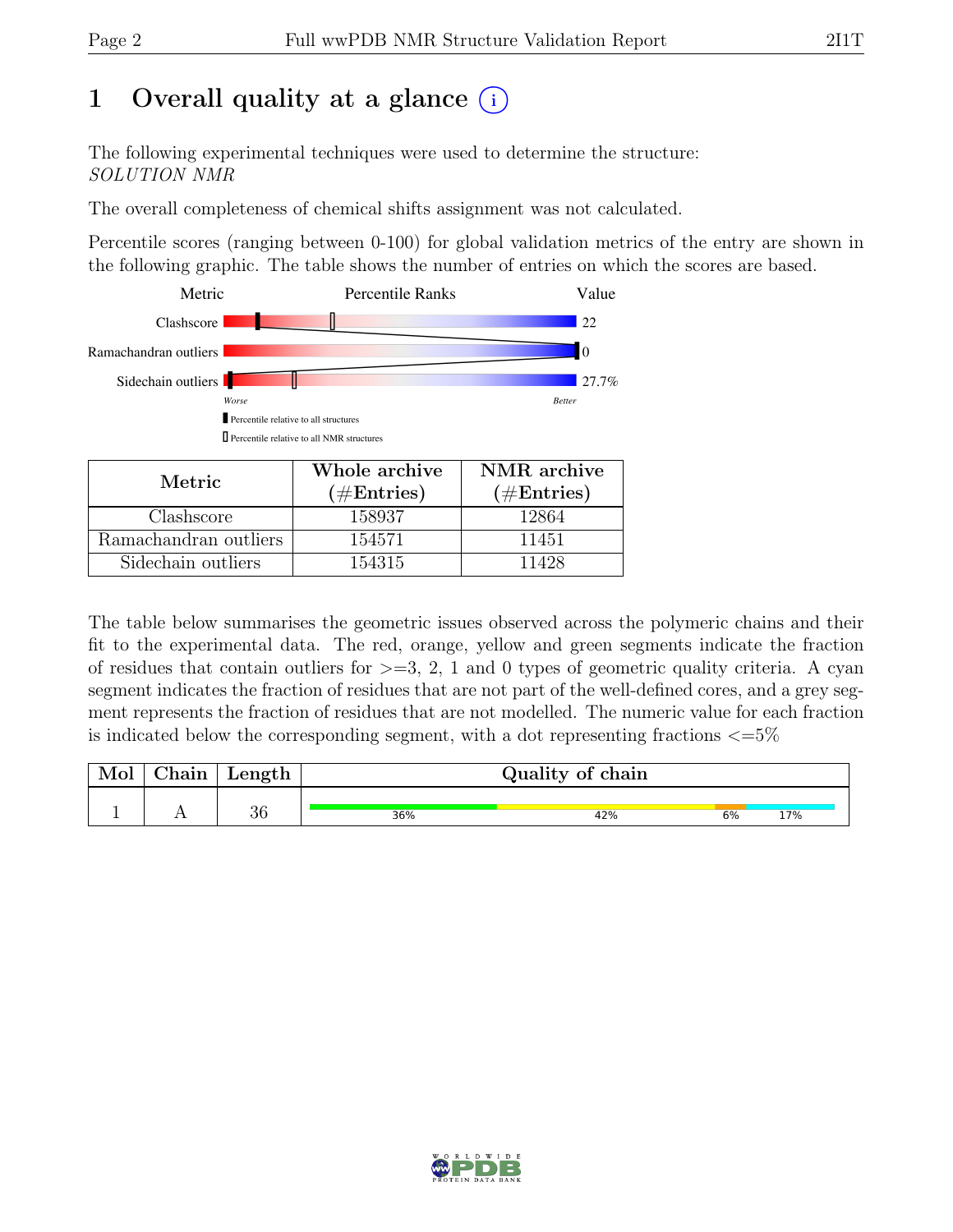## 2 Ensemble composition and analysis  $(i)$

This entry contains 20 models. Model 10 is the overall representative, medoid model (most similar to other models). The authors have identified model 1 as representative, based on the following criterion: lowest energy.

The following residues are included in the computation of the global validation metrics.

| Well-defined (core) protein residues                                            |                 |  |  |  |  |  |
|---------------------------------------------------------------------------------|-----------------|--|--|--|--|--|
| Backbone RMSD (Å)   Medoid model  <br>Well-defined core   Residue range (total) |                 |  |  |  |  |  |
|                                                                                 | A:4-A:33 $(30)$ |  |  |  |  |  |

Ill-defined regions of proteins are excluded from the global statistics.

Ligands and non-protein polymers are included in the analysis.

The models can be grouped into 3 clusters and 3 single-model clusters were found.

| Cluster number        | Models                   |
|-----------------------|--------------------------|
|                       | 1, 6, 11, 13, 16, 17, 19 |
|                       | 3, 8, 9, 10, 14, 18      |
|                       | 2, 4, 5, 12              |
| Single-model clusters | 7: 15: 20                |

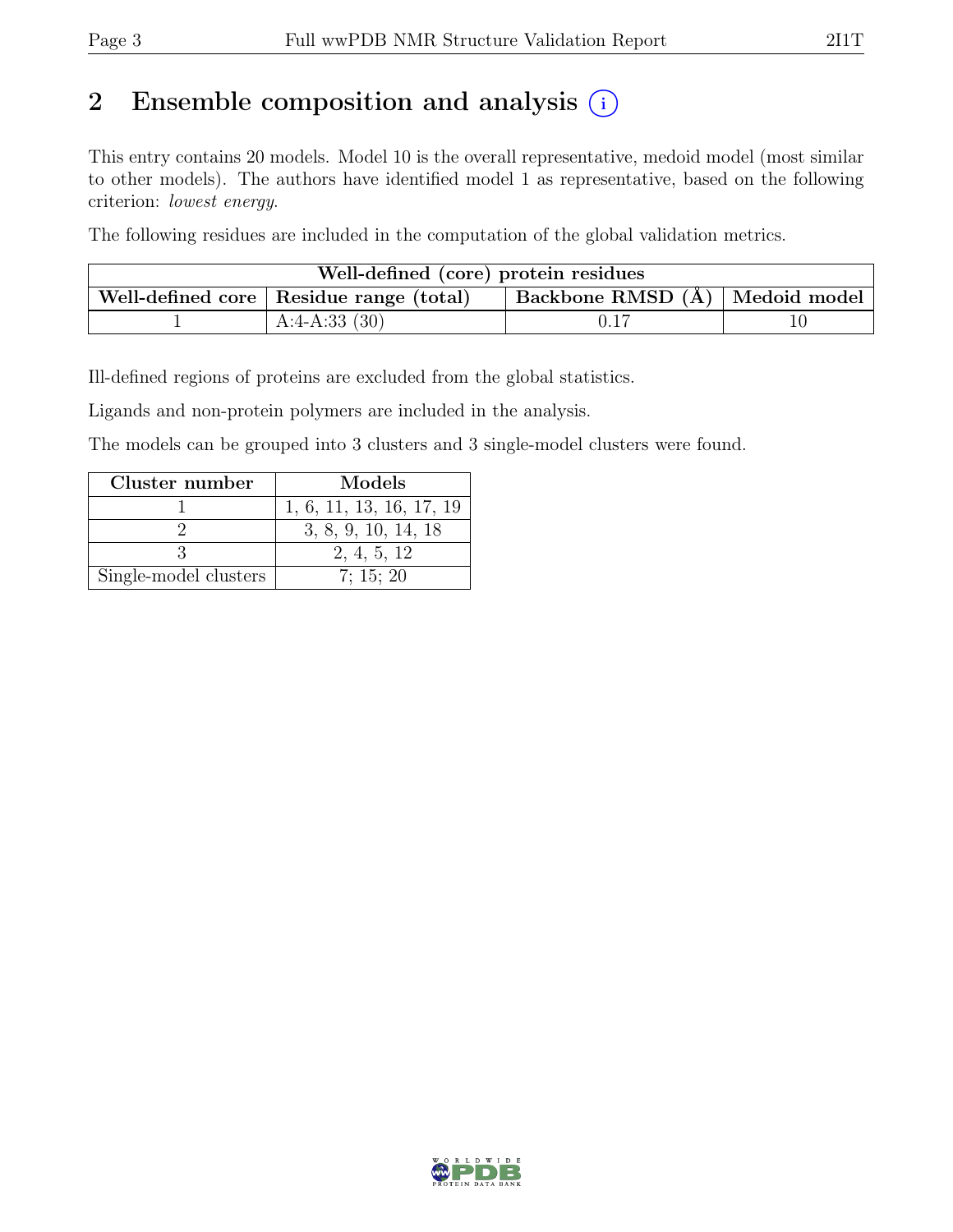## 3 Entry composition  $(i)$

There is only 1 type of molecule in this entry. The entry contains 515 atoms, of which 243 are hydrogens and 0 are deuteriums.

• Molecule 1 is a protein called Jingzhaotoxin-3.

| Mol |    | Chain Residues |  | $\rm{Atoms}$ |    |  |  |  | Trace |
|-----|----|----------------|--|--------------|----|--|--|--|-------|
|     | 36 | $_{\rm Total}$ |  | H            |    |  |  |  |       |
|     |    | 515            |  | 174 243      | 47 |  |  |  |       |

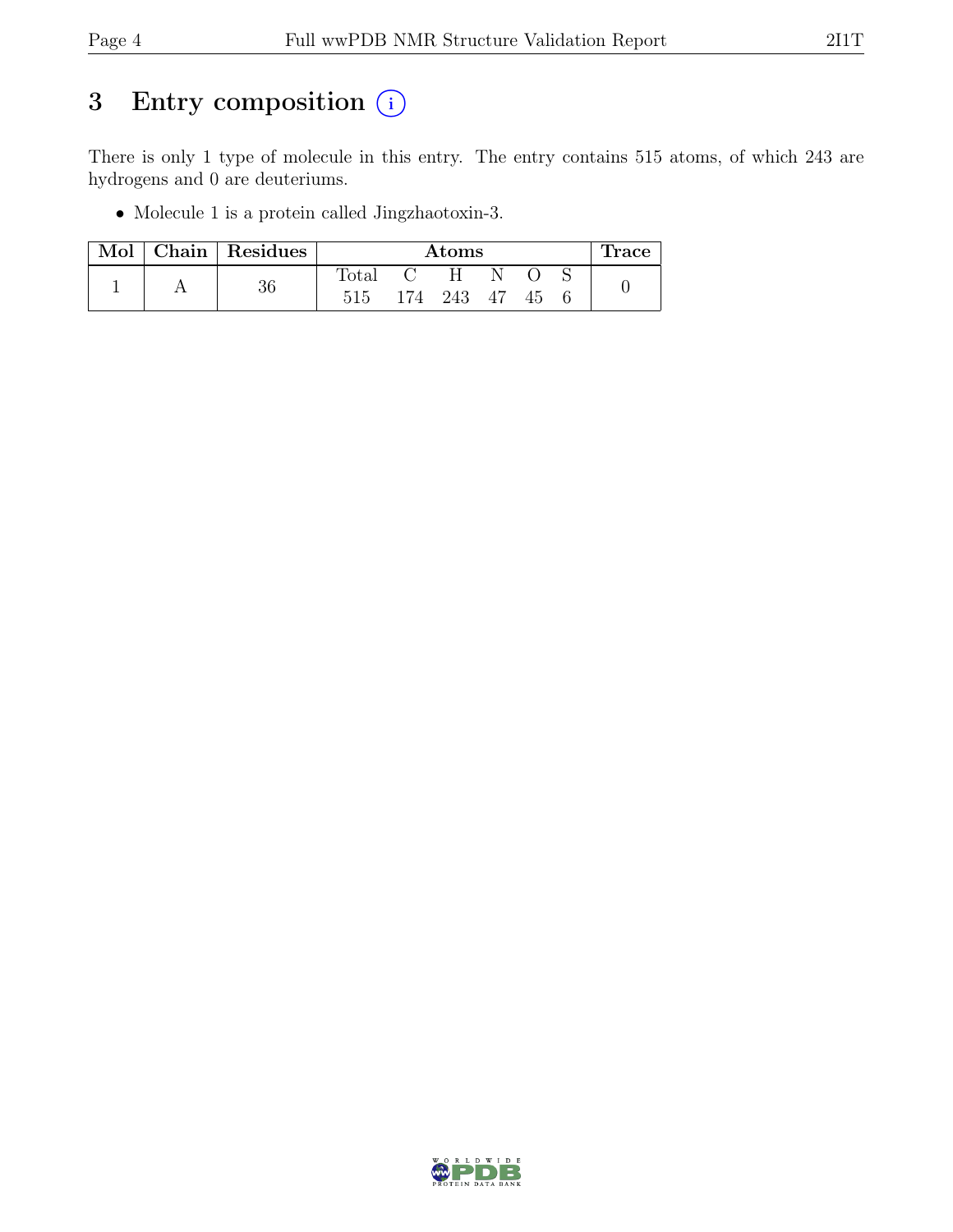## 4 Residue-property plots (i)

### <span id="page-4-0"></span>4.1 Average score per residue in the NMR ensemble

These plots are provided for all protein, RNA, DNA and oligosaccharide chains in the entry. The first graphic is the same as shown in the summary in section 1 of this report. The second graphic shows the sequence where residues are colour-coded according to the number of geometric quality criteria for which they contain at least one outlier:  $green = 0$ ,  $yellow = 1$ ,  $orange = 2$  and  $red =$ 3 or more. Stretches of 2 or more consecutive residues without any outliers are shown as green connectors. Residues which are classified as ill-defined in the NMR ensemble, are shown in cyan with an underline colour-coded according to the previous scheme. Residues which were present in the experimental sample, but not modelled in the final structure are shown in grey.

• Molecule 1: Jingzhaotoxin-3



### 4.2 Scores per residue for each member of the ensemble

Colouring as in section [4.1](#page-4-0) above.

#### 4.2.1 Score per residue for model 1

• Molecule 1: Jingzhaotoxin-3



#### 4.2.2 Score per residue for model 2

• Molecule 1: Jingzhaotoxin-3



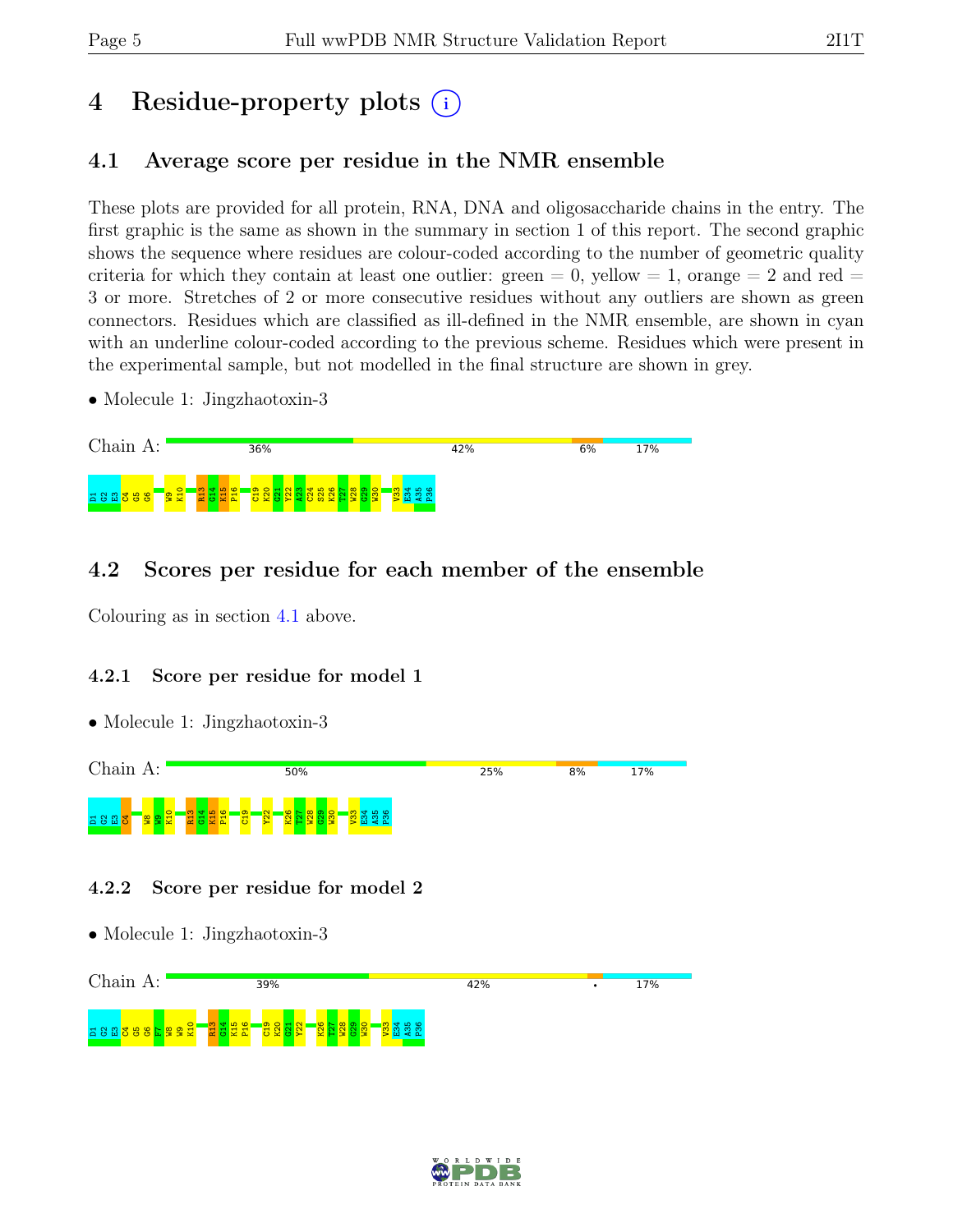#### 4.2.3 Score per residue for model 3

• Molecule 1: Jingzhaotoxin-3



#### 4.2.4 Score per residue for model 4

• Molecule 1: Jingzhaotoxin-3



#### 4.2.5 Score per residue for model 5

• Molecule 1: Jingzhaotoxin-3



#### 4.2.6 Score per residue for model 6

• Molecule 1: Jingzhaotoxin-3



#### 4.2.7 Score per residue for model 7



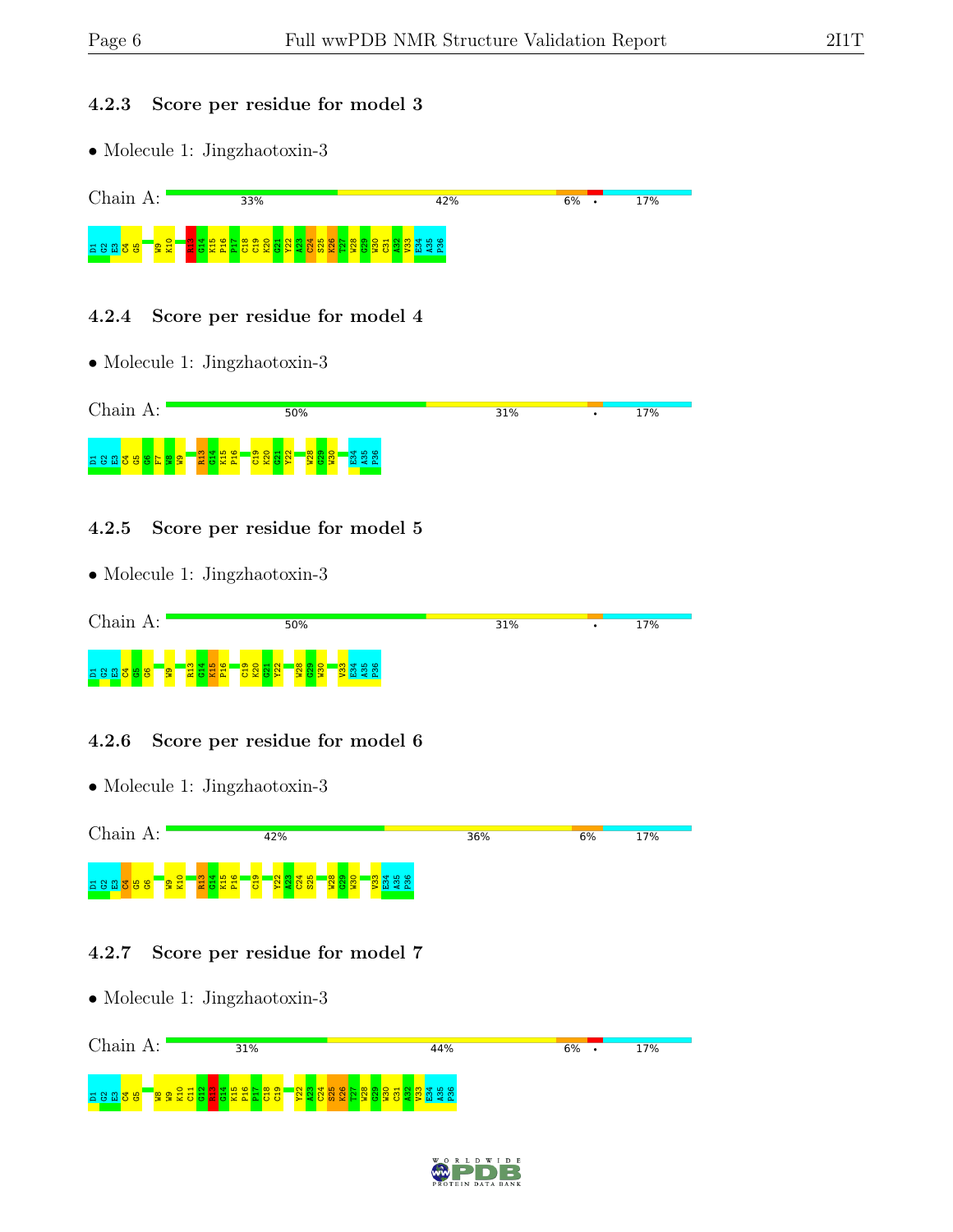#### 4.2.8 Score per residue for model 8

• Molecule 1: Jingzhaotoxin-3



#### 4.2.9 Score per residue for model 9

• Molecule 1: Jingzhaotoxin-3



#### 4.2.10 Score per residue for model 10 (medoid)

• Molecule 1: Jingzhaotoxin-3



#### 4.2.11 Score per residue for model 11

• Molecule 1: Jingzhaotoxin-3



#### 4.2.12 Score per residue for model 12

• Molecule 1: Jingzhaotoxin-3 Chain A: 39% 33% 11% 17%  $\frac{10}{2}$ R13  $\frac{4}{14}$ K15 P16  $\frac{9}{21}$  $\frac{80}{20}$  $\frac{1}{2}$  $\frac{22}{2}$  $\frac{23}{2}$  $24$  $\frac{25}{25}$ K26  $\frac{27}{2}$  $\frac{28}{1}$  $\frac{2}{3}$  $\frac{80}{2}$  $\frac{8}{3}$ E34 A35 P361365<mark>36</mark> <u>କ</u>ୁ

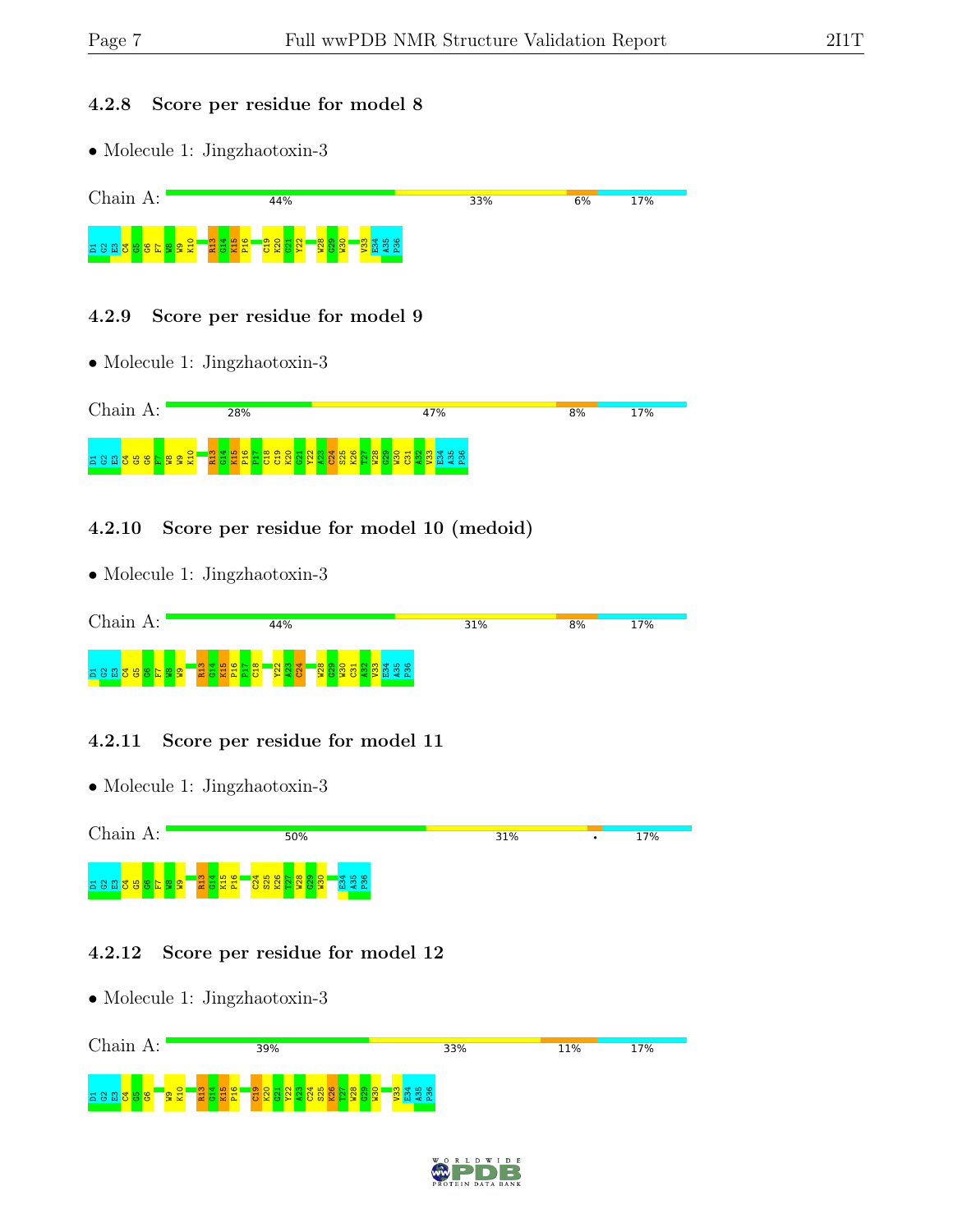#### 4.2.13 Score per residue for model 13

• Molecule 1: Jingzhaotoxin-3



#### 4.2.14 Score per residue for model 14

• Molecule 1: Jingzhaotoxin-3



#### 4.2.15 Score per residue for model 15

• Molecule 1: Jingzhaotoxin-3



#### 4.2.16 Score per residue for model 16

• Molecule 1: Jingzhaotoxin-3 Chain A: 47% 28%  $8%$ 17% ដ ន ឩ <mark>៵ ៑ ៑ ៑ ៑</mark>្ជ R13  $\frac{4}{14}$ K15 P16  $\frac{9}{5}$  $\frac{22}{2}$  $\frac{23}{2}$  $\frac{64}{24}$  $\frac{5}{25}$  $\frac{8}{2}$  $\frac{57}{2}$  $\frac{8}{1}$  $\frac{8}{3}$  $\frac{8}{5}$  $\frac{1}{2}$  $\mathbb{E}^4$ A35 P36

#### 4.2.17 Score per residue for model 17

• Molecule 1: Jingzhaotoxin-3 Chain A: 36% 39%  $8%$ 17%  $\frac{10}{2}$ R13  $\frac{4}{14}$ K15 P16  $\frac{9}{21}$  $\frac{80}{20}$  $\frac{1}{2}$  $\frac{22}{2}$  $\frac{23}{2}$  $\frac{24}{2}$ S25  $\frac{28}{1}$  $\frac{51}{2}$  $\frac{2}{3}$  $\frac{13}{2}$ E34 A35 P36 $\frac{3}{5}$   $\frac{2}{5}$   $\frac{6}{5}$   $\frac{6}{5}$ <u>କ</u>ୁ

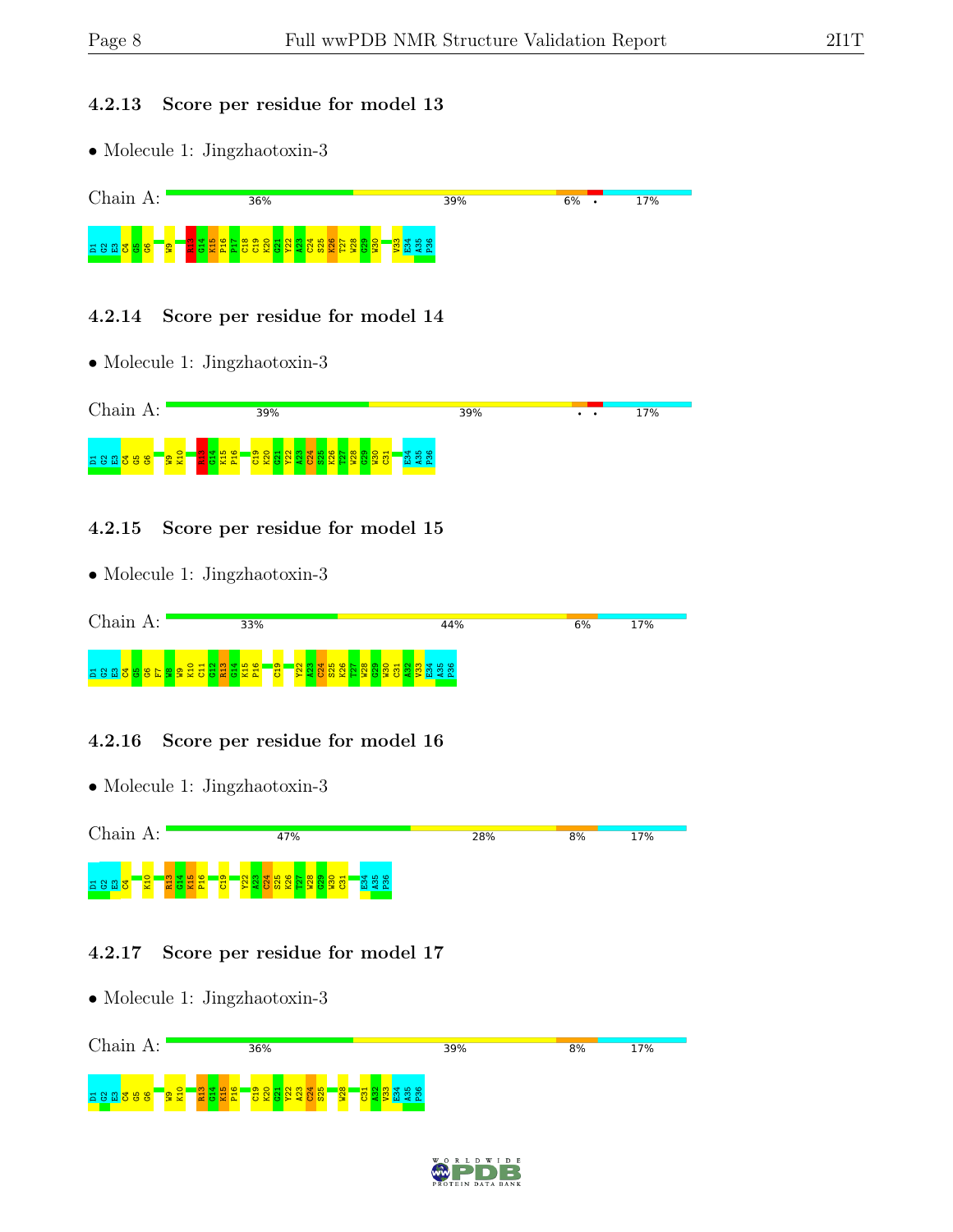#### 4.2.18 Score per residue for model 18

 $\bullet$  Molecule 1: Jingzhaotoxin-3



#### 4.2.19 Score per residue for model 19

• Molecule 1: Jingzhaotoxin-3



#### 4.2.20 Score per residue for model 20

• Molecule 1: Jingzhaotoxin-3



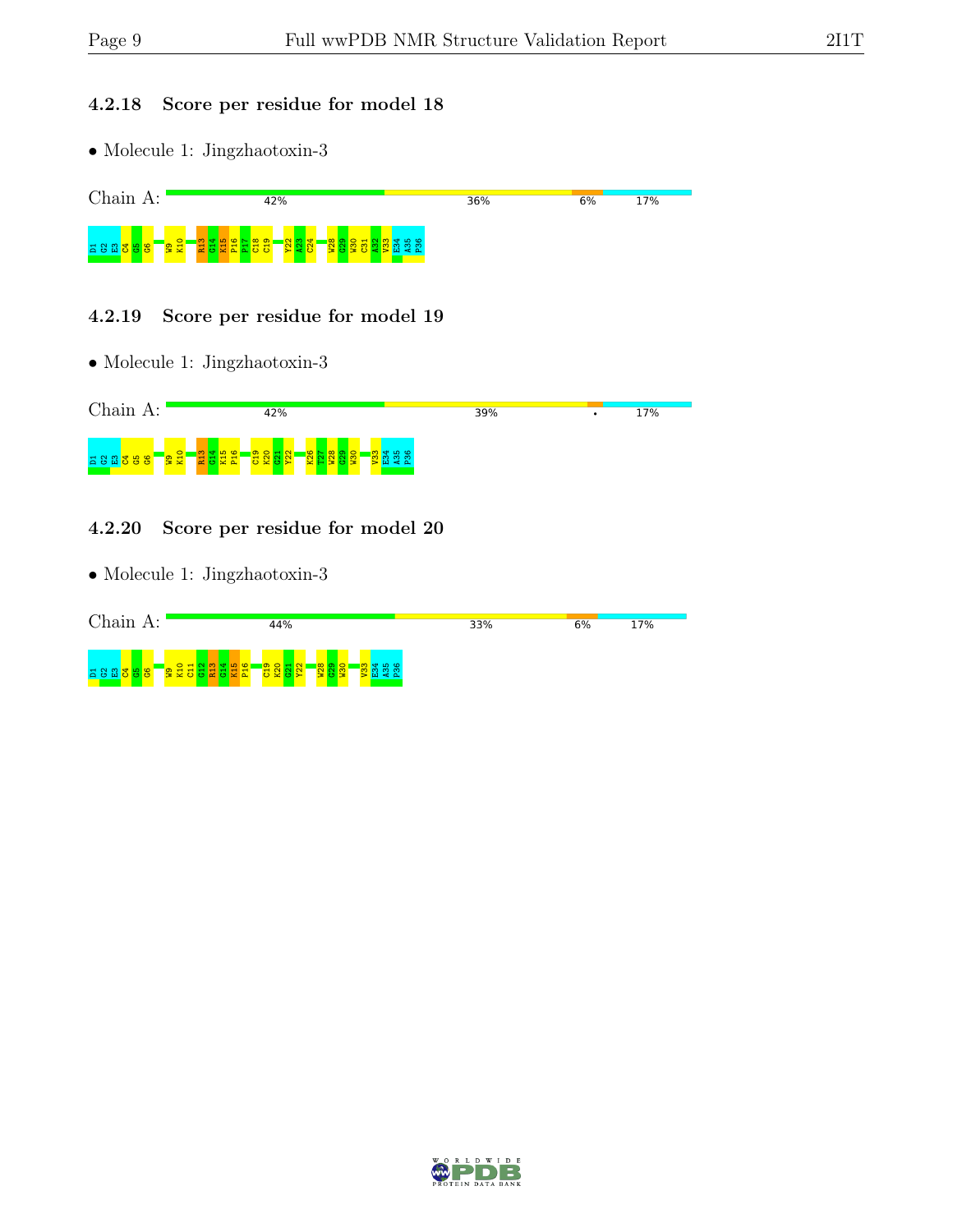## 5 Refinement protocol and experimental data overview  $(i)$

The models were refined using the following method: distance geometry, simulated annealing.

Of the 100 calculated structures, 20 were deposited, based on the following criterion: structures with the lowest energy.

The following table shows the software used for structure solution, optimisation and refinement.

| Software name   Classification   Version |            |           |  |
|------------------------------------------|------------|-----------|--|
| X-PLOR                                   | refinement | NIH 2.9.6 |  |

No chemical shift data was provided.

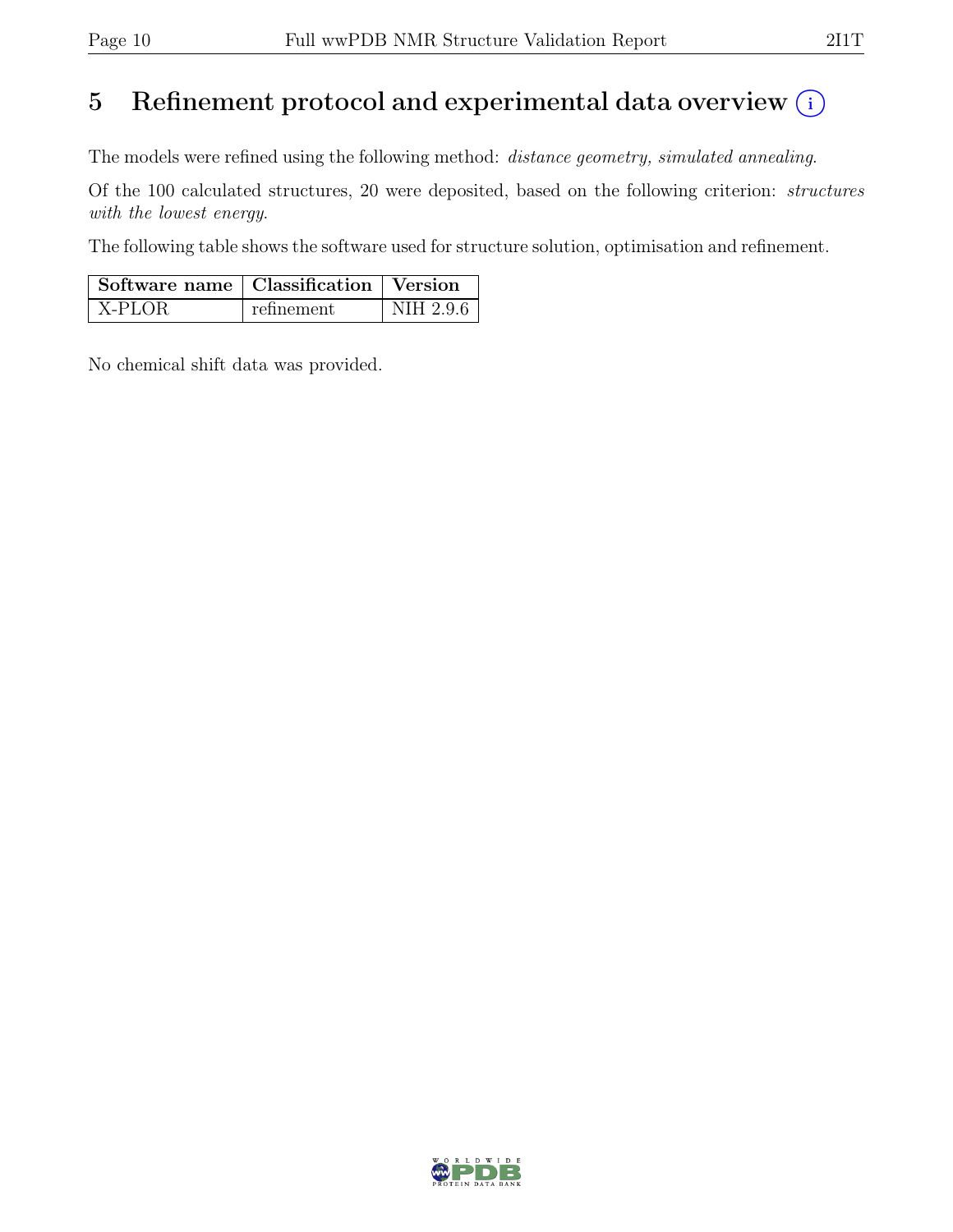# 6 Model quality  $(i)$

## 6.1 Standard geometry (i)

There are no covalent bond-length or bond-angle outliers.

Chiral center outliers are detected by calculating the chiral volume of a chiral center and verifying if the center is modelled as a planar moiety or with the opposite hand. A planarity outlier is detected by checking planarity of atoms in a peptide group, atoms in a mainchain group or atoms of a sidechain that are expected to be planar.

|  | Mol   Chain   Chirality   Planarity |               |
|--|-------------------------------------|---------------|
|  | $0.0 \pm 0.0$                       | $1.0 \pm 0.0$ |
|  |                                     | 21            |

There are no bond-length outliers.

There are no bond-angle outliers.

There are no chirality outliers.

All unique planar outliers are listed below.

|  |  |                        | Mol Chain Res Type Group Models (Total) |
|--|--|------------------------|-----------------------------------------|
|  |  | $13$   ARG   Sidechain |                                         |

### 6.2 Too-close contacts  $(i)$

In the following table, the Non-H and H(model) columns list the number of non-hydrogen atoms and hydrogen atoms in each chain respectively. The H(added) column lists the number of hydrogen atoms added and optimized by MolProbity. The Clashes column lists the number of clashes averaged over the ensemble.

| Mol |      | Chain   Non-H   $H$ (model)   $H$ (added)   Clashes |      |          |
|-----|------|-----------------------------------------------------|------|----------|
|     | 230  | 210                                                 | 210  | $10\pm3$ |
| All | 4600 | 1200                                                | 4200 | 195      |

The all-atom clashscore is defined as the number of clashes found per 1000 atoms (including hydrogen atoms). The all-atom clashscore for this structure is 22.

All unique clashes are listed below, sorted by their clash magnitude.

| Atom-1          | Atom-2          |      | $\text{Clash}(\AA)   \text{Distance}(\AA)$ | Models |       |  |
|-----------------|-----------------|------|--------------------------------------------|--------|-------|--|
|                 |                 |      |                                            | Worst  | Total |  |
| 1:A:22:TYR:CE1  | 1:A:33:VAL:HG22 | 0.80 | 2.11                                       |        |       |  |
| 1: A:22:TYR:CD1 | 1:A:33:VAL:HG22 | 0.71 | 2.20                                       | l C    |       |  |

Continued on next page...

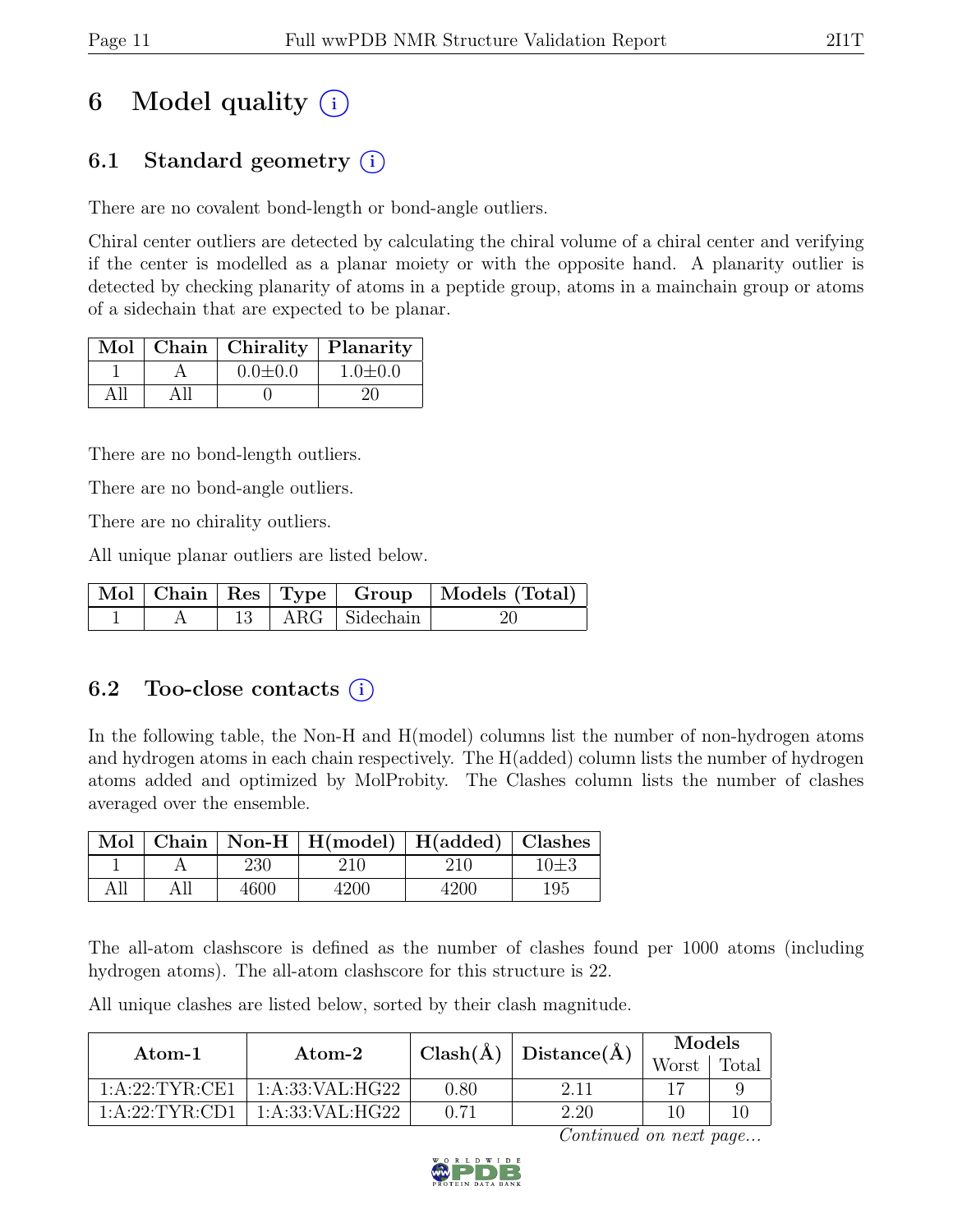| sheehaad ji siil piiseestas paguin |                   |              |             | Models           |                 |  |
|------------------------------------|-------------------|--------------|-------------|------------------|-----------------|--|
| Atom-1                             | Atom-2            | $Clash(\AA)$ | Distance(A) | Worst            | Total           |  |
| 1: A:22:TYR:CE2                    | 1:A:33:VAL:HG23   | 0.68         | 2.24        | 15               | $\overline{4}$  |  |
| 1: A:24: CYS:SG                    | 1: A:31: CYS:HB2  | 0.61         | 2.36        | 10               | $\overline{7}$  |  |
| $1:A:15:\overline{\text{LYS:CB}}$  | 1: A: 16: PRO: CD | 0.60         | 2.79        | $\overline{7}$   | 17              |  |
| 1:A:15:LYS:CB                      | 1:A:16:PRO:HD3    | 0.60         | 2.27        | $\overline{7}$   | 15              |  |
| 1: A:24: CYS:SG                    | 1:A:31:CYS:HB3    | 0.58         | 2.38        | 15               | $\mathbf{1}$    |  |
| 1:A:28:TRP:HB3                     | 1:A:30:TRP:CZ3    | 0.51         | 2.40        | 13               | 13              |  |
| 1: A: 18: CYS: SG                  | 1: A:24: CYS:SG   | 0.49         | 3.10        | $\overline{3}$   | $\mathbf{1}$    |  |
| 1:A:15:LYS:HB3                     | 1:A:16:PRO:HD3    | 0.49         | 1.84        | $\overline{4}$   | 10              |  |
| 1: A:31: CYS:SG                    | 1: A:31: CYS:O    | 0.49         | 2.71        | 15               | $\overline{2}$  |  |
| 1: A: 11: CYS: SG                  | 1:A:16:PRO:HD2    | 0.49         | 2.47        | 20               | $\mathbf{1}$    |  |
| 1: A:22:TYR:CE2                    | 1:A:33:VAL:CG2    | 0.48         | 2.96        | $6\,$            | $\overline{3}$  |  |
| 1: A:5: GLY: HA2                   | 1: A:9:TRP:CE3    | 0.48         | 2.43        | $\sqrt{2}$       | 8               |  |
| 1: A:30:TRP:C                      | 1: A:30:TRP:CD1   | 0.47         | 2.88        | $\overline{7}$   | 14              |  |
| 1:A:13:ARG:HG2                     | 1: A:26: LYS: HB2 | 0.47         | 1.87        | 3                | $\mathbf{1}$    |  |
| 1:A:7:PHE:HA                       | 1:A:22:TYR:CE2    | 0.47         | 2.45        | 15               | $\mathbf{1}$    |  |
| 1:A:22:TYR:CD1                     | 1:A:22:TYR:N      | 0.47         | 2.83        | 12               | $\overline{7}$  |  |
| 1: A:4: CYS:HB2                    | 1:A:19:CYS:HA     | 0.47         | 1.87        | $\mathbf{1}$     | $\mathbf{1}$    |  |
| 1: A:6: GLY: HA3                   | 1: A:9:TRP:NE1    | 0.46         | 2.25        | 12               | $\overline{13}$ |  |
| 1:A:11:CYS:SG                      | 1:A:16:PRO:HG2    | 0.46         | 2.50        | $\overline{7}$   | $\mathbf{1}$    |  |
| 1:A:19:CYS:HB2                     | 1: A:22:TYR:CD1   | 0.46         | 2.46        | 16               | $\overline{3}$  |  |
| 1: A:30:TRP:CD1                    | 1: A:30:TRP:C     | 0.46         | 2.89        | $\overline{4}$   | $\overline{5}$  |  |
| 1:A:26:LYS:HG2                     | 1:A:27:THR:N      | 0.46         | 2.24        | 13               | $\overline{1}$  |  |
| 1:A:28:TRP:CD1                     | 1: A:28:TRP:N     | 0.46         | 2.80        | 11               | 12              |  |
| 1:A:11:CYS:CB                      | 1:A:16:PRO:HG2    | 0.45         | 2.42        | 15               | $\mathbf{1}$    |  |
| 1: A:24: CYS:SG                    | 1: A:31: CYS:SG   | 0.44         | 3.15        | $\boldsymbol{3}$ | $\mathbf{1}$    |  |
| 1: A:22:TYR:HD1                    | 1:A:33:VAL:HG22   | 0.44         | 1.70        | $\overline{7}$   | $\overline{1}$  |  |
| 1:A:7:PHE:HA                       | 1: A:22:TYR:CE1   | 0.43         | 2.49        | $\overline{4}$   | $\mathbf{1}$    |  |
| 1:A:13:ARG:HA                      | 1: A:26: LYS: HB2 | 0.43         | 1.90        | $\overline{7}$   | $\overline{1}$  |  |
| 1: A:9:TRP:N                       | 1: A:9:TRP:CD1    | 0.43         | 2.87        | $\overline{7}$   | 3               |  |
| 1:A:15:LYS:N                       | 1:A:16:PRO:HD2    | 0.42         | 2.29        | 10               | 3               |  |
| 1: A:4: CYS:SG                     | 1: A:5: GLY:N     | 0.42         | 2.92        | 6                | $\mathbf{1}$    |  |
| $1:$ A:11:CYS:HB2                  | 1: A:16: PRO:CG   | 0.42         | 2.44        | 15               | $\mathbf{1}$    |  |
| 1: A:28:TRP:N                      | 1:A:28:TRP:CD1    | 0.42         | 2.86        | 17               | $\overline{2}$  |  |
| 1: A:8:TRP:CD1                     | 1: A:8:TRP:N      | 0.42         | 2.88        | 9                | $\mathbf{1}$    |  |
| 1: A:24: CYS:SG                    | 1: A:25:SER:N     | 0.42         | 2.92        | $\overline{7}$   | $\overline{5}$  |  |
| 1:A:13:ARG:HD3                     | 1:A:26:LYS:HD3    | 0.41         | 1.92        | 16               | $\mathbf{1}$    |  |
| 1: A:9:TRP:O                       | 1: A:30:TRP:HB2   | 0.41         | 2.15        | 15               | $\overline{2}$  |  |
| 1:A:19:CYS:HB2                     | 1: A:22:TYR:CD2   | 0.41         | 2.50        | 12               | $\mathbf{1}$    |  |
| 1: A:25: SER:CB                    | 1: A:28:TRP:HB2   | 0.41         | 2.45        | 15               | $\mathbf{1}$    |  |
| 1:A:15:LYS:HB2                     | 1: A: 16: PRO: CD | 0.41         | 2.44        | 15               | $\mathbf{1}$    |  |
| 1:A:13:ARG:HA                      | 1:A:26:LYS:HB3    | 0.41         | 1.92        | 12               | $\overline{2}$  |  |

Continued from previous page.

Continued on next page...

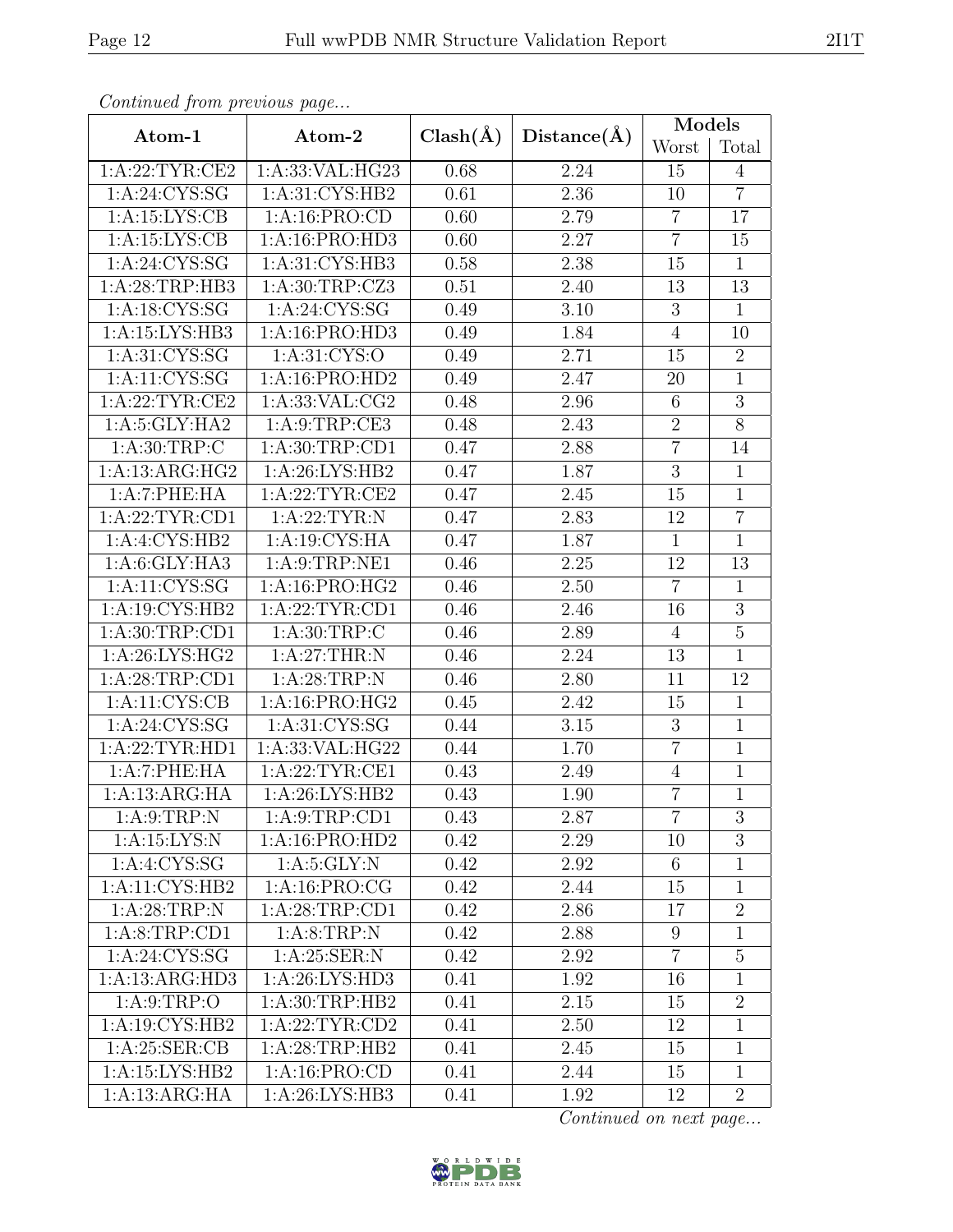| Atom-1           | Atom-2            | $Clash(\AA)$ | Distance(A) | Models |       |
|------------------|-------------------|--------------|-------------|--------|-------|
|                  |                   |              |             | Worst  | Total |
| 1:A:11:CYS:CB    | 1:A:16:PRO:CG     | 0.41         | 2.99        | 15     |       |
| 1: A:5: GLY: N   | 1: A: 19: CYS: SG | 0.41         | 2.94        | 19     |       |
| 1:A:15:LYS:N     | 1:A:16:PRO:CD     | 0.40         | 2.84        | 14     |       |
| 1:A:13:ARG:HG3   | 1:A:26:LYS:HD3    | 0.40         | 1.93        | 14     |       |
| 1: A:5: GLY: HA2 | 1: A:9:TRP: CZ3   | 0.40         | 2.50        | 17     |       |
| 1: A:9:TRP:O     | 1: A:31: CYS:N    | 0.40         | 2.50        | 15     |       |

Continued from previous page...

## 6.3 Torsion angles  $(i)$

#### 6.3.1 Protein backbone  $(i)$

In the following table, the Percentiles column shows the percent Ramachandran outliers of the chain as a percentile score with respect to all PDB entries followed by that with respect to all NMR entries. The Analysed column shows the number of residues for which the backbone conformation was analysed and the total number of residues.

| Mol | Chain | Analysed       | Favoured           | Allowed                                         | Outliers | Percentiles                                                  |  |
|-----|-------|----------------|--------------------|-------------------------------------------------|----------|--------------------------------------------------------------|--|
|     |       | $30/36$ (83\%) | $26\pm1(88\pm4\%)$ | $4\pm1$ (12 $\pm4\%$ )   0 $\pm0$ (0 $\pm0\%$ ) |          | $\begin{array}{ c c c c c }\n\hline\n100 & 100\n\end{array}$ |  |
| All |       | 600/720(83%)   | 530 (88\%)         | $70(12\%)$                                      | $0(0\%)$ | $100$ 100                                                    |  |

There are no Ramachandran outliers.

#### 6.3.2 Protein sidechains  $(i)$

In the following table, the Percentiles column shows the percent sidechain outliers of the chain as a percentile score with respect to all PDB entries followed by that with respect to all NMR entries. The Analysed column shows the number of residues for which the sidechain conformation was analysed and the total number of residues.

| Mol | Chain | Analysed       | Rotameric                                         | Outliers    |   | Percentiles |
|-----|-------|----------------|---------------------------------------------------|-------------|---|-------------|
|     |       | $22/26$ (85\%) | $16\pm2$ (72 $\pm7\%$ )   6 $\pm2$ (28 $\pm7\%$ ) |             | 2 | 20          |
| All |       | 440/520(85%)   | 318 (72\%)                                        | $122(28\%)$ |   | 20          |

All 12 unique residues with a non-rotameric sidechain are listed below. They are sorted by the frequency of occurrence in the ensemble.

|  |  | Mol   Chain   Res   Type   Models $\overline{(Total)}$ |
|--|--|--------------------------------------------------------|
|  |  |                                                        |
|  |  |                                                        |

Continued on next page.

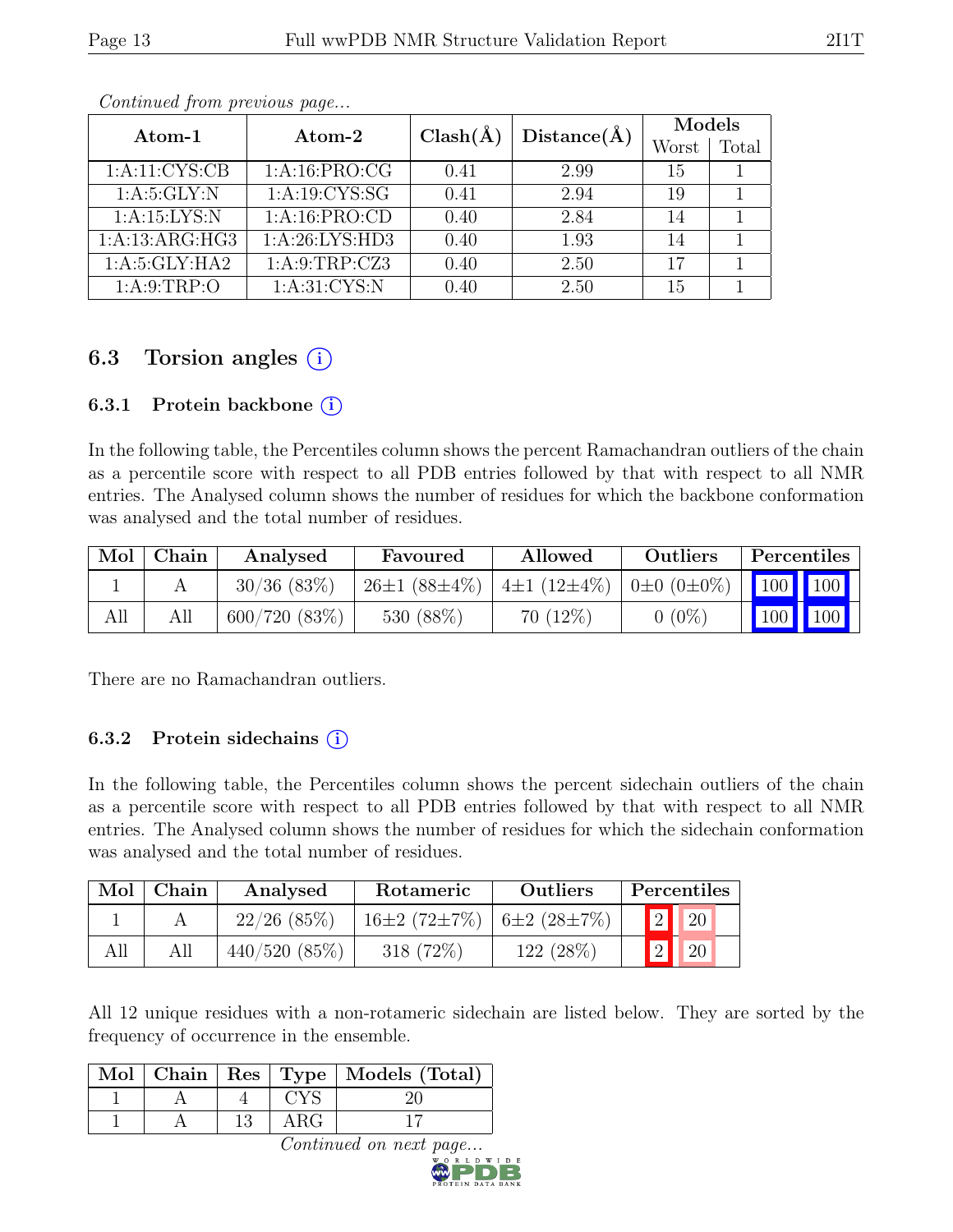| Mol | Chain | Res | <b>Type</b> | Models (Total) |
|-----|-------|-----|-------------|----------------|
| 1   | А     | 10  | <b>LYS</b>  | 15             |
| 1   | А     | 19  | <b>CYS</b>  | 14             |
|     | А     | 20  | <b>LYS</b>  | 12             |
| 1   | Α     | 15  | <b>LYS</b>  | 11             |
|     | А     | 26  | <b>LYS</b>  | 10             |
| 1   | А     | 24  | <b>CYS</b>  | 7              |
| 1   | А     | 25  | <b>SER</b>  | 5              |
|     | Α     | 18  | <b>CYS</b>  | 5              |
|     |       | 8   | TRP         | 3              |
|     |       |     | PHE         | 3              |

Continued from previous page...

#### 6.3.3 RNA  $(i)$

There are no RNA molecules in this entry.

### 6.4 Non-standard residues in protein, DNA, RNA chains  $(i)$

There are no non-standard protein/DNA/RNA residues in this entry.

#### 6.5 Carbohydrates  $(i)$

There are no monosaccharides in this entry.

### 6.6 Ligand geometry  $(i)$

There are no ligands in this entry.

#### 6.7 Other polymers  $(i)$

There are no such molecules in this entry.

#### 6.8 Polymer linkage issues  $(i)$

There are no chain breaks in this entry.